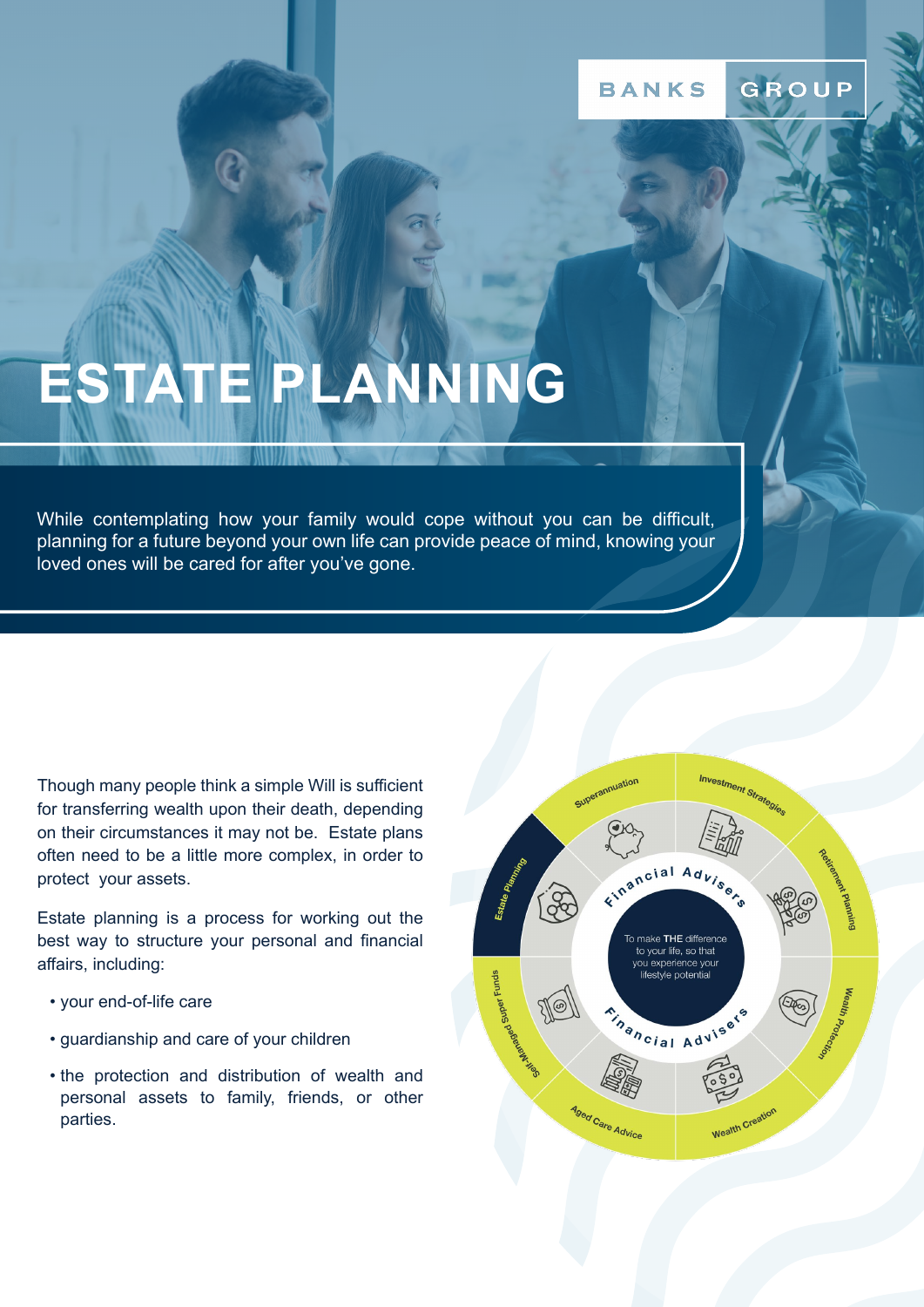

These five strategies will help ensure your beneficiaries — the people or entities you've chosen to receive assets — are taken care of after you've gone:

# **1. Make a Will**

A Will is an essential part of your estate-planning process. It ensures your property and other assets are distributed according to your wishes by the person you've nominated for the task (see 'Nominate an executor' section below).

It can also include details of who you'd like to look after your children or dependants if they're still under the age of 18 when you pass away, and instructions regarding your funeral.

Here are some tips for making a Will:

### **Engage a solicitor**

Wills and estate laws are complex, so taking a doit-yourself approach to your Will may cause you unnecessary stress and put your wealth at risk of falling into the wrong hands.

Consider getting it professionally drafted by a lawyer or solicitor, a private trustee, or the public trustee in your state or territory.

### **Nominate an executor**

Nominating an executor for your estate is important as this person will be responsible for administering your estate in accordance with your Will.

This includes arranging your funeral, collecting your assets, paying your debts, and distributing your wealth among your beneficiaries after you pass.

You can choose a trusted family member or friend as your executor, though appointing a third party such as your solicitor, accountant or a public trustee may ease the burden on someone experiencing grief.

### **Appoint a guardian**

If you have children who are 'minors' (i.e. under 18 years of age), it's important to have a Will that appoints a guardian for them.

If you and your partner die suddenly without a guardian being appointed, it may be left to the courts to decide who looks after your children.

Your appointed guardian — who naturally needs to agree to the arrangement — will be responsible for caring for your children until they turn 18.

### **Keep it up to date**

Don't forget to keep your Will up to date.

Generally, a Will needs to be a written document that you've signed and had witnessed by two people. You also need to have had the mental capacity and intention to make the Will.

The requirements for a valid Will differ between states and territories.

If you get married, divorced or have children, you may want to consider updating your Will to reflect your changed circumstances. If you don't, there's a risk your Will may become invalid.

### **Don't leave it too late**

If you die without a Will (or an invalid one), it means you've died 'intestate'. Intestacy laws set out the way in which an estate will be distributed if there's no Will.

These laws — which vary between the states and territories — set out the priority order of the recipients to whom the deceased estate is distributed.

It means the distribution of your assets may not reflect your personal wishes.

And the estate may incur higher tax liabilities.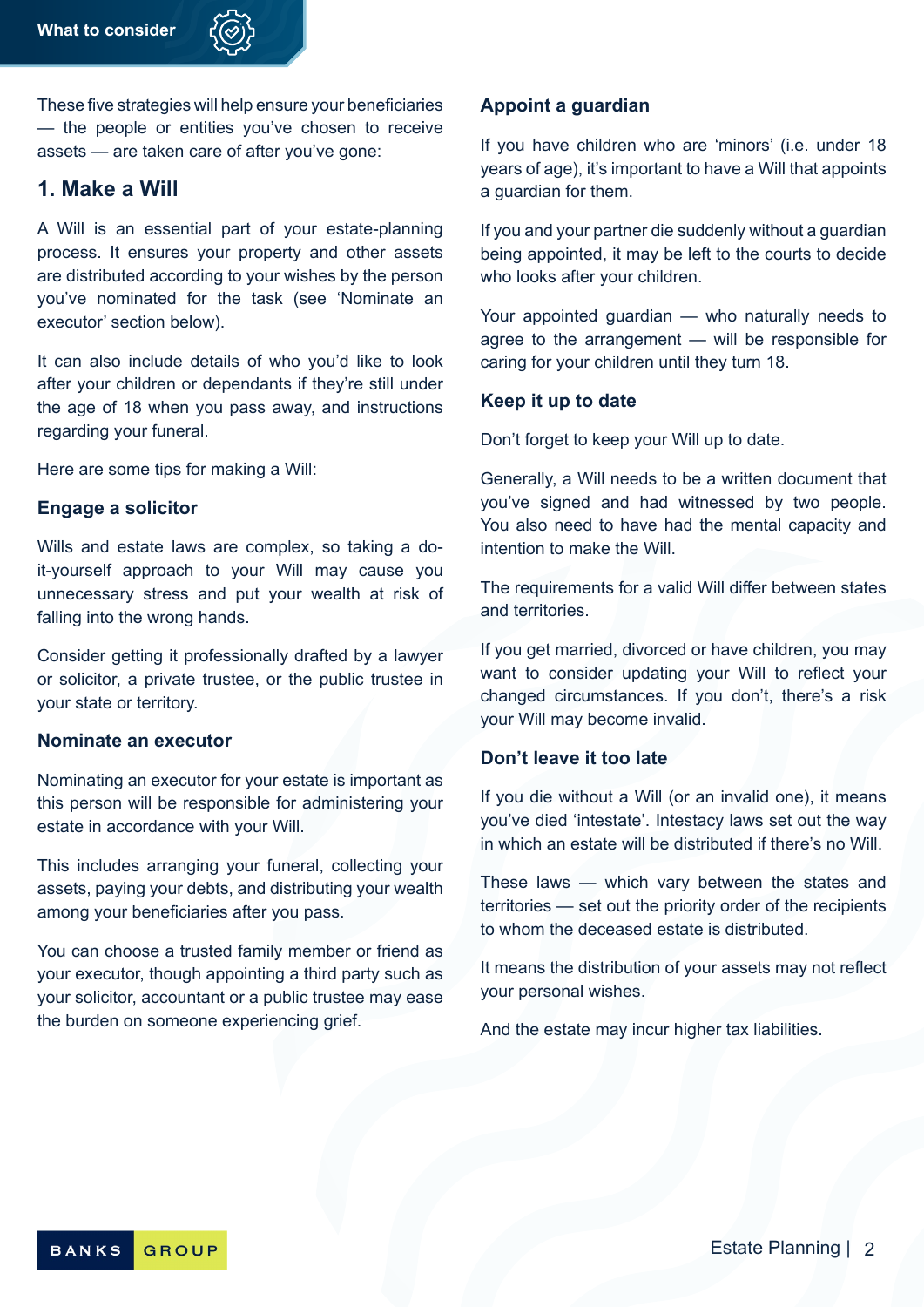# **2. Consider a testamentary trust**

A testamentary trust is a trust established under a valid Will.

Rather than being paid directly to your beneficiaries, some or all of your assets are put into the trust, which is administered by a trustee nominated by you in your Will (until it expires).

You may want to consider this trust if, for example, your beneficiaries are minors; the trustee can look after the assets until the children come of age.

There are income tax and capital gains tax advantages to distributing assets through a testamentary trust.

For example, trusts don't have to pay tax on income that is distributed to beneficiaries, enabling your beneficiaries to enjoy more of the estate.

It can also protect your assets against divorce proceedings, bankruptcy, and even reckless spending by an irresponsible beneficiary.

# **3. Make an enduring power of attorney**

An enduring power of attorney is a legal document in which you authorise someone you trust (e.g. your partner) to make decisions and sign documents on your behalf if you're no longer able to do so (e.g. if you're incapacitated by an accident or illness).

Without an enduring power of attorney, the administration of your financial affairs can be left in limbo for months, possibly years, because you're impaired and no one else has authority to take control.

Appointing multiple attorneys — the maximum number varies between state and territories — may be valuable in case one of them passes away or cannot continue in the role.

You can, of course, choose to make a power of attorney, however this form of authority is limiting and won't have effect if you lose mental capacity, i.e. it won't endure.

An estate lawyer would be able to explain the pros and cons of the two options to you.

# **4. Nominate your superannuation beneficiaries**

Unlike property and other assets, your superannuation is not covered by your Will.

That's because your super is held for you in a trust by the trustee of your super fund and governed by superannuation laws.

And that's why it's critical to have a 'binding death benefit nomination' (BDBN) in place.

A BDBN is a written direction to the super trustee setting out who you want your super benefit to go to when you pass away (along with any life insurance payable from inside your super).

If you don't have a BDBN in place, the super trustee decides how and to whom the benefit is paid (e.g. your estate or dependants of their choice).

It's important to note that most BDBNs remain in effect for only three years from the date it's signed, amended, or confirmed. In other words, you may need to renew it regularly.

# **5. Draft an advance health directive**

An 'advance health directive' allows you to outline what medical treatment or health care you do (or do not) wish to receive in certain circumstances, if you're incapable of making decisions for yourself.

It gives you and your loved ones peace of mind knowing they'll have the information they need to make the choices you would want.

The requirements for the directive (also known as an 'advance care directive') vary between the states and **territories** 

Your lawyer, private trustee or the public trustee should be able to help you understand how your directive relates to other important documents like your Will and enduring power of attorney.